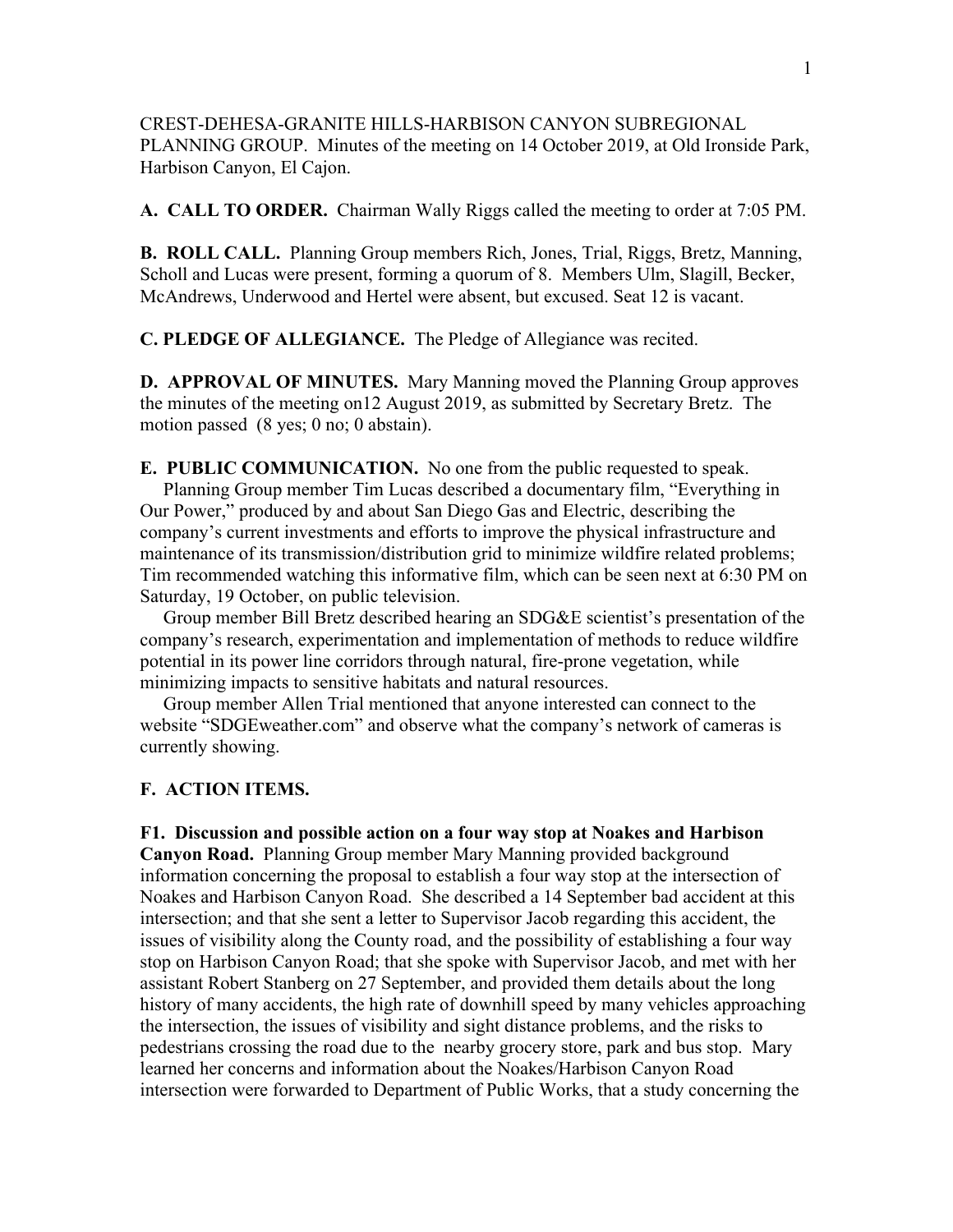possibility of a four way stop at the intersection is currently under direction of DPW's Brian Albright, that DPW must determine if the intersection meets the required State standards for establishing a four way stop there, and that if these standards are not met the DPW cannot establish a four way stop there.

 Chairman Riggs moderated a discussion by the public and Group members that included 1) long term residents relating historic, unsuccessful efforts to establish a lower speed limit along Harbison Canyon Road; 2) descriptions of past accidents; 3) support for a stop sign to increase safety and slow traffic speeds; 3) support for a traffic light as a better control than a stop sign; 4) support for establishing a four way stop at an alternative intersection (Collier/Harbison Canyon Road); and 5) multiple comments concerning the need for trimming of trees and shrubs for better visibility and sight distances along Harbison Canyon Road near the Noakes intersection.

 No Planning Group action was taken on this agenda item. Chairman Riggs announced he would forward the October meeting minutes about this matter to DPW in an email about the community's interest in establishing a four way stop sign at the intersection of Noakes/Harbison Canyon Road.

## **G. GROUP BUSINESS.**

**G1. PLDO Priority List (Manning).** Chairman Riggs asked Group member Mary Manning to provide an update on the status of the Park Lands Dedication Ordinance (PLDO) Priority List. Mary reported that the proposed 2019-2020 list of prioritized projects for Nancy Jane Park and Olde Ironsides Park is the same as the list provided to the Department of Parks and Recreation (DPR) last year, and she provided handouts of the list to the Group to review. The list includes four projects proposed for Nancy Jane Park: 1) permanent raised stage, 2) safety fencing on edge of playground/horseshoe pit area, 3) expansion of existing gazebo, 4) electric service to gazebo; and five projects for Olde Ironsides Park: 1) patio lighting, 2) painting building exterior, 3) equestrian rest stop and hitching post, 4) bike ramp, 5) volleyball court.

 She also reported that she had spoken with a DPR staff person who is receptive to considering the concept that if the County can serve as the Maintenance Entity for new parks being established, that perhaps the County can also serve as the Maintenance Entity for existing parks such as South Lane Park. Mary suggested that the Planning Group should send a letter to appropriate County officials, staff and departments in which the Group inquires about having the County accept responsibility as the Maintenance Entity for South Lane Park, so that the deferred priority projects needed for South Lane Park could be moved to the top of the PLDO Priority List for 2020-2021.

 Mary Manning moved that the Planning Group 1) approves the 2019-2020 PLDO Priority List as described in the handout, and edited by Group discussion to remove Project 2 and Project 4 from the Olde Ironside Park list; and 2) forwards the approved edited list to DPR. The motion passed (8 yes; 0 no; 0 abstain).

 Mary Manning moved in a separate motion that the Planning Group sends a letter to Supervisor Jacob, requesting that the County becomes the Maintenance Entity for South Lane Park, as it has for other County parks. The motion passed (8 yes; 0 no; 0 abstain).